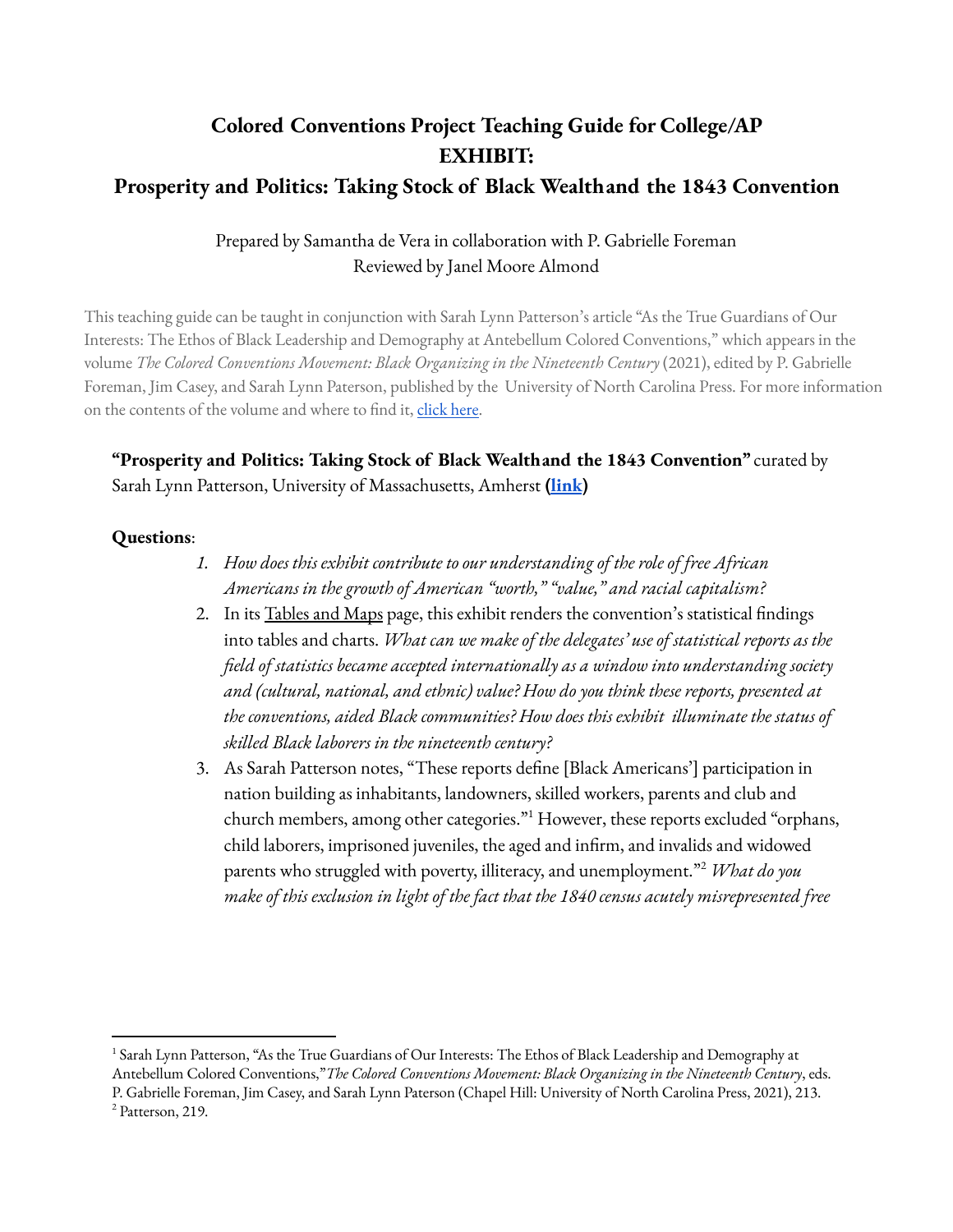*African Americans, falsely showing high rates of "insanity and idiocy"? What do these 3 reports say about how Black delegates envisioned the future of Black communities?*

- *4. How does this exhibit conceptualize Black women's role in sustaining both an activist community and culture? What methods does the author/curator use to examine Black women's roles?*
- 5. This exhibit includes biographies of businesswoman Elizabeth [Gloucester,](https://coloredconventions.org/black-wealth/biographies/elizabeth-gloucester/) activist and educator Julia [Williams](https://coloredconventions.org/black-wealth/biographies/julia-williams-garnet/) Garnet, activist and organizer Sydna E. R. [Francis](https://coloredconventions.org/black-wealth/biographies/sydna-e-r-francis/), and physician Dr. Sarah [Loguen-Fraser](https://coloredconventions.org/black-wealth/biographies/sarah-marinda-loguen-fraser/). *Why do you think it is important to highlight the lives and work of Black women who were shaped by convention culture but did not directly participate in the conventions?*
- 6. CLASS ACTIVITY: If your class were to create/hold a convention today, what issues would be its focus? Write a convention call that outlines the convention's objectives, urgent issues at hand, and the active measures delegates and attendees would need to consider, discuss, and plan. Write a comprehensive call and brief version of it (see examples [here](https://omeka.coloredconventions.org/items/show/596) and [here\)](https://omeka.coloredconventions.org/items/show/1656). Prepare to address the following questions:
	- a. How would your convention be organized?
	- b. What organizations and which leaders would be invited? Who are the non-famous people who would need to be there and from what communities/entities would they draw? Consider how an *[unprecedented](https://coloredconventions.org/emigration-debate/women-involvement/women-delegates/) number of Black women participated in the* 1854 [Emigration](https://coloredconventions.org/emigration-debate/women-involvement/women-delegates/) Convention and how their presence informed the issues that were discussed and the resolutions that were passed.
	- c. What objectives do you think most attendees would agree on?
	- d. What major differences in approaches do you think delegates might have?
	- e. How do you think it would be covered by the press?

This teaching guide was created by Samantha de Vera in collaboration with P. Gabrielle Foreman.

### Suggested Readings:

Ball, Erica L. *To Live an Antislavery Life: Personal Politics and the Antebellum Black Middle Class*. University of Georgia Press, 2012.

\_\_\_\_\_\_\_\_\_

Foreman, P. Gabrielle. *Activist Sentiments: Reading Black Women in the Nineteenth Century.* Urbana: University of Illinois Press, 2009.

Jones, Jacqueline. *Labor of Love, Labor of Sorrow: Black Women, Work, and the Family from Slavery to the Present.* New York: Basic Books, 1985.

 $^3$  Both scholars and journalists have long noted that the 1840 census was riddled with intentional inaccuracies to reflect pro-slavery advocates' claims that being free rendered African Americans prone to insanity. Proslavery forces exploited the 1840 census to argue that slavery protected African Americans from mental illnesses and poverty. See Paul Schor, "The Census of 1840: Science, Politics, and 'Insanity' of Free Blacks,"30, and Peter Whoriskey, "The bogus U.S. census [numbers](https://www.washingtonpost.com/history/2020/10/17/1840-census-slavery-insanity/) showing slavery's ['wonderful](https://www.washingtonpost.com/history/2020/10/17/1840-census-slavery-insanity/) influence' on the enslaved," *The Washington Post,* 17 October 2020.